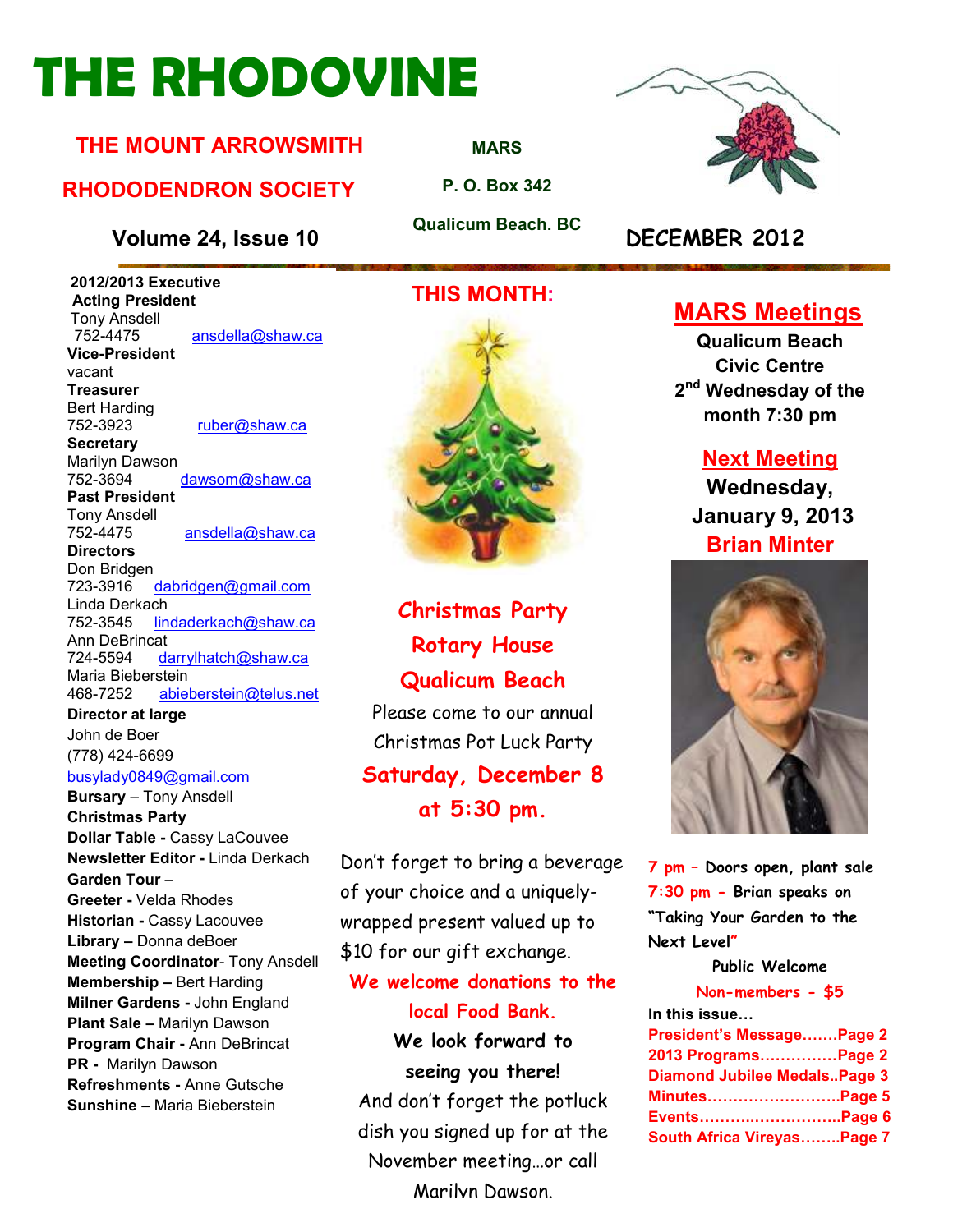#### From Your President…

Many congratulations go to MARS members Kay Burgoyne and Marlys Diamond for being awarded the Queen's Jubilee Medal for "extraordinary contributions to the community". These medals are well deserved.

The next MARS get together is the Christmas Party on December 8 at the Rotary Hall. This will be in the usual format. In past years this has been an ideal opportunity for members to get together in a completely informal setting.

The gift game is always a source of fun and the carol singing helps to get us in a Christmas mood. I hope you will all be there to enjoy the companionship and fun. To those who cannot be there, let me wish you a very Merry Christmas and a Happy New Year.

We have a major event coming at our meeting on January 9. Brian Minter will be our speaker for that meeting. We have moved the meeting to the larger half of the Civic Centre and we will install many more chairs than usual. Please help us fill these chairs by telling everyone you know about the meeting and encouraging them to attend. See you all there!

Tony

## **Mark Your Calendar….**

**MARS Rhododendron Show and Sale** 

Saturday, April 27, 2013 Parksville Curling Club

#### **MARS Spring Fling Plant Sale**

Saturday, May 4, 2013

**MARS Mothers' Day Weekend Garden Tour**  May 11 and 12, 2013

The Editors reserve the right to edit submissions to the newsletter for purposes of consistency, clarity and space restrictions.

## **MARS Programs in 2013….**

#### **January 9 – Brian Minter**

 **Taking Your Garden to the Next Level** 

**February 13 – Dick Beamish** 

**Nanaimo Seaside Garden** 

#### **March 13 - Expert Panel**

 **The Rhodie Calendar: Care of Rhododendrons Through the Seasons** 

#### **April 10 – Verna & Bob Duncan**

 **Pushing the Hardiness Limits: Fruit Trees and Subtropicals** 

#### **May 8**

**Yet to be confirmed** 

#### **June**

**MARS Wind-up Party** 

Looking forward to spring…..



This spectacular but not often seen winterflowering treasure – Eranthus hyemalis (Winter Aconite) can be enjoyed at Milner Gardens in February.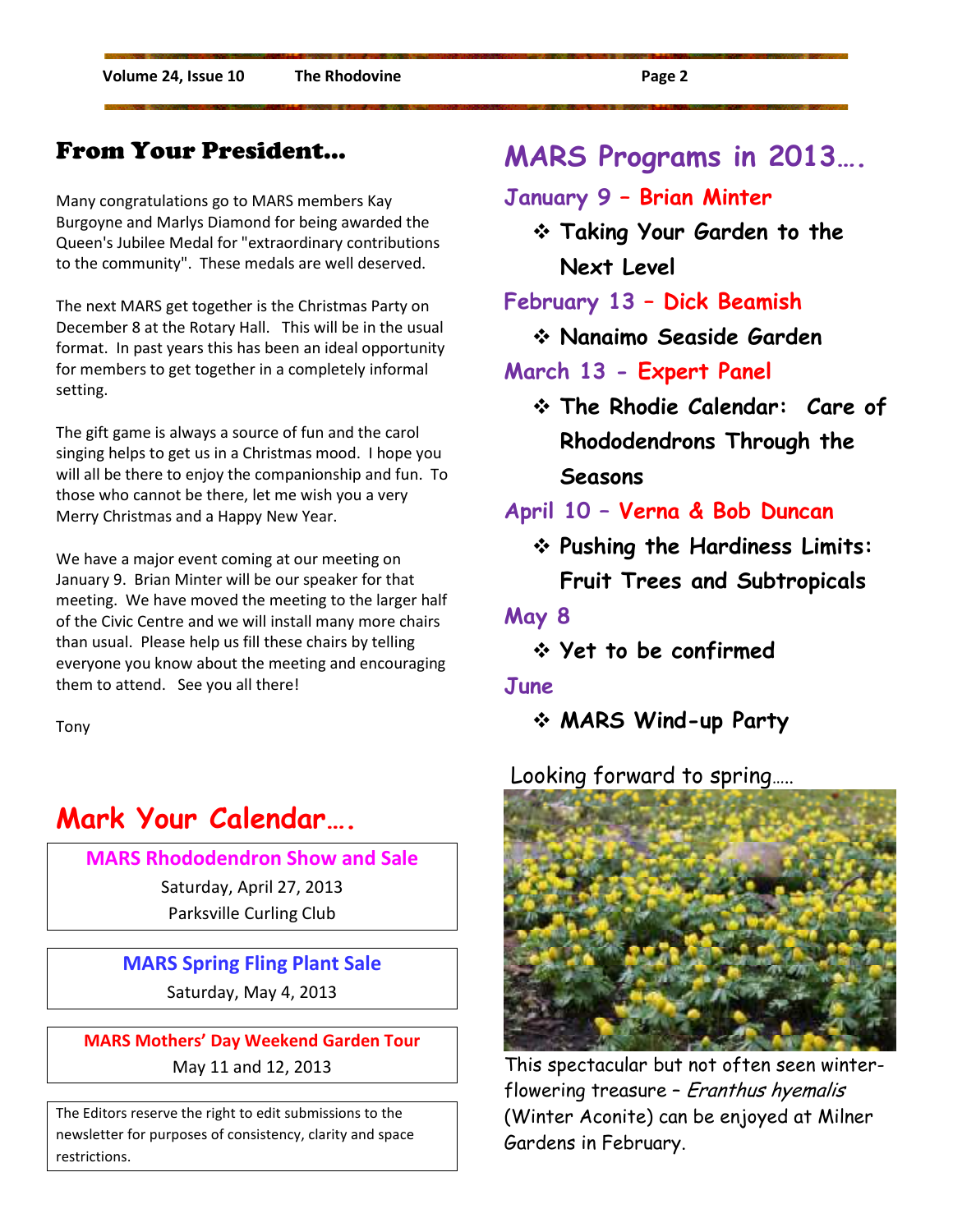# *MARS Members Honoured with the Queen's Diamond Jubilee Medal*

## *Kay Burgoyne*



Kay has been involved with District 69 Society of Organized Services since 1978, first as Bookkeeper and Office Coordinator and the last 8 years as Executive Director, retiring in 1994, and continuing as a volunteer. For the last 4 years she has served on their Board of Directors.

As well, Kay has served on several other boards over the past 18 years: Arrowsmith Community Justice Program 2-3 years (Treasurer), 5 years on Career Centre Board (2 years as President), 6 years on Parksville Community & Conference Centre (5 years as Secretary).

Kay has been a member of MARS since about 1990, serving as Secretary for four years, Vice-President for two years and President for two years, and then past President for another two years. She volunteered for five years on the Communities in Bloom Committee for the City of Parksville, serving as Secretary and on the Awards Committee.

Kay has been a member of the Rotary Club of Parksville for 18 years, serving as Secretary and President. She then headed up the Community Service Committee which instituted the Coats for Kids Project, and has worked on this project since c1997. Along with both Parksville Rotary Clubs she has worked and volunteered for seven years helping establish and maintain the Rotary Centennial Project which is the Rotary Peace Park at the southern entrance to the City of Parksville and which was turned back to the City approximately three years ago.

# *Marlys Diamond*



Shortly after arriving in Qualicum Beach, Marlys became Manager of The Old School House Gallery and Art Centre. For seven years, she worked on raising the profile of TOSH as an important community asset following the dream that had seen TOSH saved from the wrecking ball. To this end, she was active with the Chamber of Commerce and the Parksville/Qualicum Beach Tourism Association, serving as an early board member of the C of C.

Shortly after leaving TOSH, Marlys became associated with the Eaglecrest Residents' Association. This was a short-lived association, with Marlys resigning to avoid any potential conflict of interest when she successfully ran for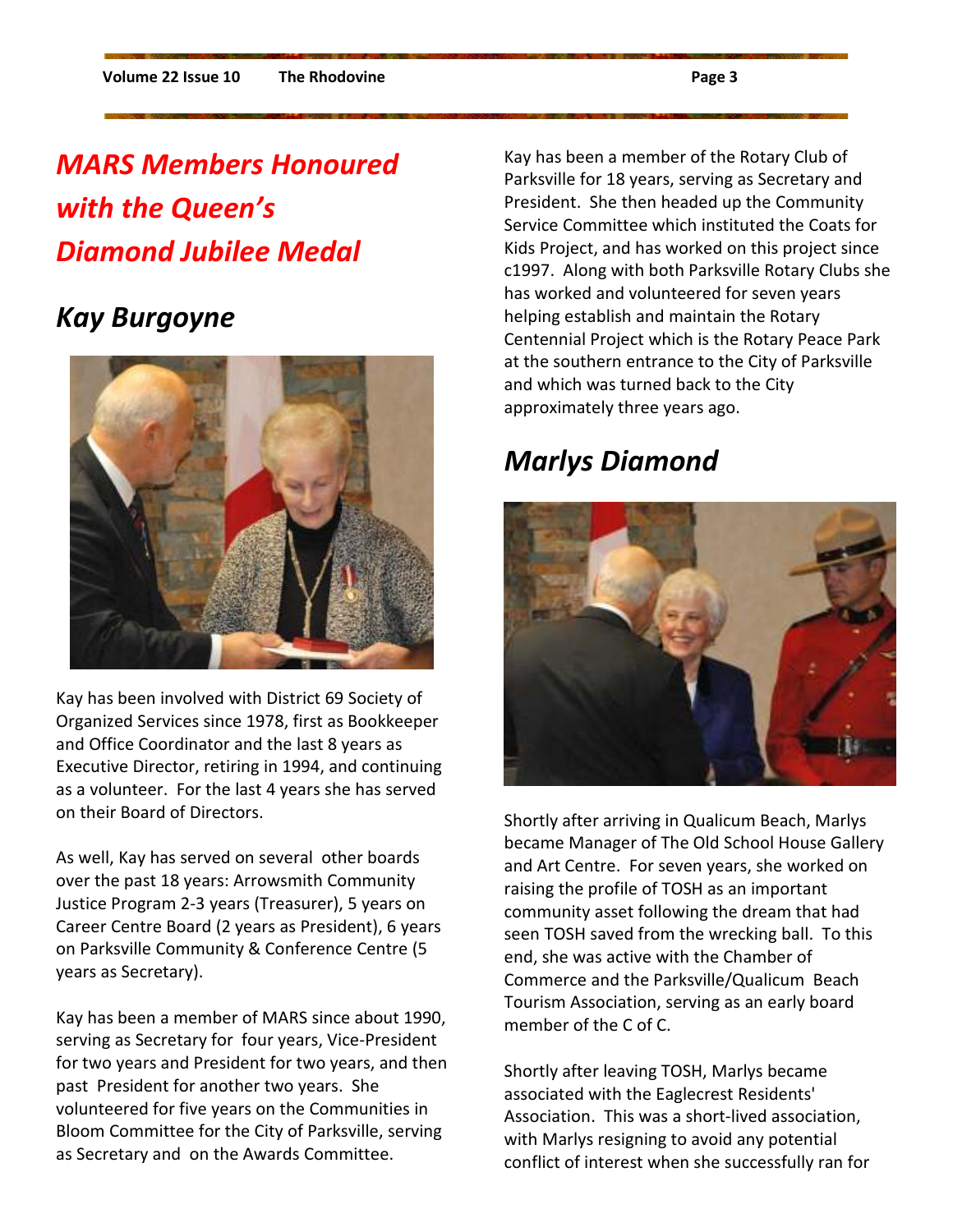town council. She served two terms on Council and was Protective Services Liaison, which included working with community volunteers from a number of groups, such as Citizens on Patrol, and Emergency Services. As Council Health Liaison, she sat on the Eagle Park Board, the Mid-Vancouver Island Health Advisory Committee, and on the Quality Assurance Committee at NRGH.

Marlys enjoyed much satisfaction working with community volunteers on the Communities in Bloom project which won so many honours for the community, both on a national and international level. The liaison with all of the garden clubs was amazing. CIB partnered with Dyce, Scotland, and as a team with Dyce, won the International Category, and then mentored Sequim, Washington, in their entry into the American version of Communities in Bloom. Interestingly, Kay and Marlys were involved with CIB at the same time. Kay (representing MARS) and Marlys were roommates on a memorable trip to Sequim! They also encouraged and mentored Parksville in the early phase of their CIB involvement.

After leaving council, Marlys re-connected with the Eaglecrest Residents' Association and served as board member, Vice-President, and then three years as President. While President she represented ERA on the newly-formed Federation of Residents' Associations (FORA), which began with the mandate to advocate for improved health services in our under-served community. After four years of involvement, the Oceanside Health Centre is under construction and involvement continues because there is still much to do!

As a part of the Forum Group, Marlys helped to organize several Community Forums, featuring expert guest speakers and facilitators to determine if community resources could be used more collaboratively and efficiently. Marlys represents FORA with the Oceanside Healthy Initiatives Association (OHIA) which has sponsored public seminars on a variety of healthy aging concerns, and is planning future workshops to integrate and

complement services to be available through the Oceanside Health Centre.

Marlys was surprised and honoured to receive the Queen's Diamond Jubilee Medal, and especially so, when she found herself in the company of our very special Kay Burgoyne!

*And from your fellow Martians, congratulations to two remarkable women who have given so much to our community!!* 

# **Time to Divide?**

*Marilyn Dawson* 

The weather outside may be frightful, but in between the rain drops and raking leaves, there may be time to dig up perennials that need dividing, and if so, think of potting up for the Spring Fling. May 4 may seem like a long way away, but the months fly by quickly. Pot up now and the plant will have time to grow before the sale.

If you're raking under shrubs and trees, don't tear out the seedlings hidden underneath; lift carefully and pot up for a future sale. Seedlings of Japanese maples, for example, are good sellers and are often found under the parent tree. If you don't want to watch them grow, ask Barbara Kulla or Marilyn Dawson to find a home for them.

Those gardeners, who grow their plants from seed might think of Spring Fling when planting. Heritage tomatoes, for instance, do well among vegetables. The secret for our sales is to offer three or four of each variety, not a flat. Too many can overwhelm our customers.

#### **Christmas Magic at Milner Gardens and Woodland**

Here's a great event to get you in the Christmas spirit. Take some time away from the frenzy of Christmas preparations to enjoy a

**Milner Gardens Christmas! November 30 to December 2 December 7 to 9 and December 14 to 19.**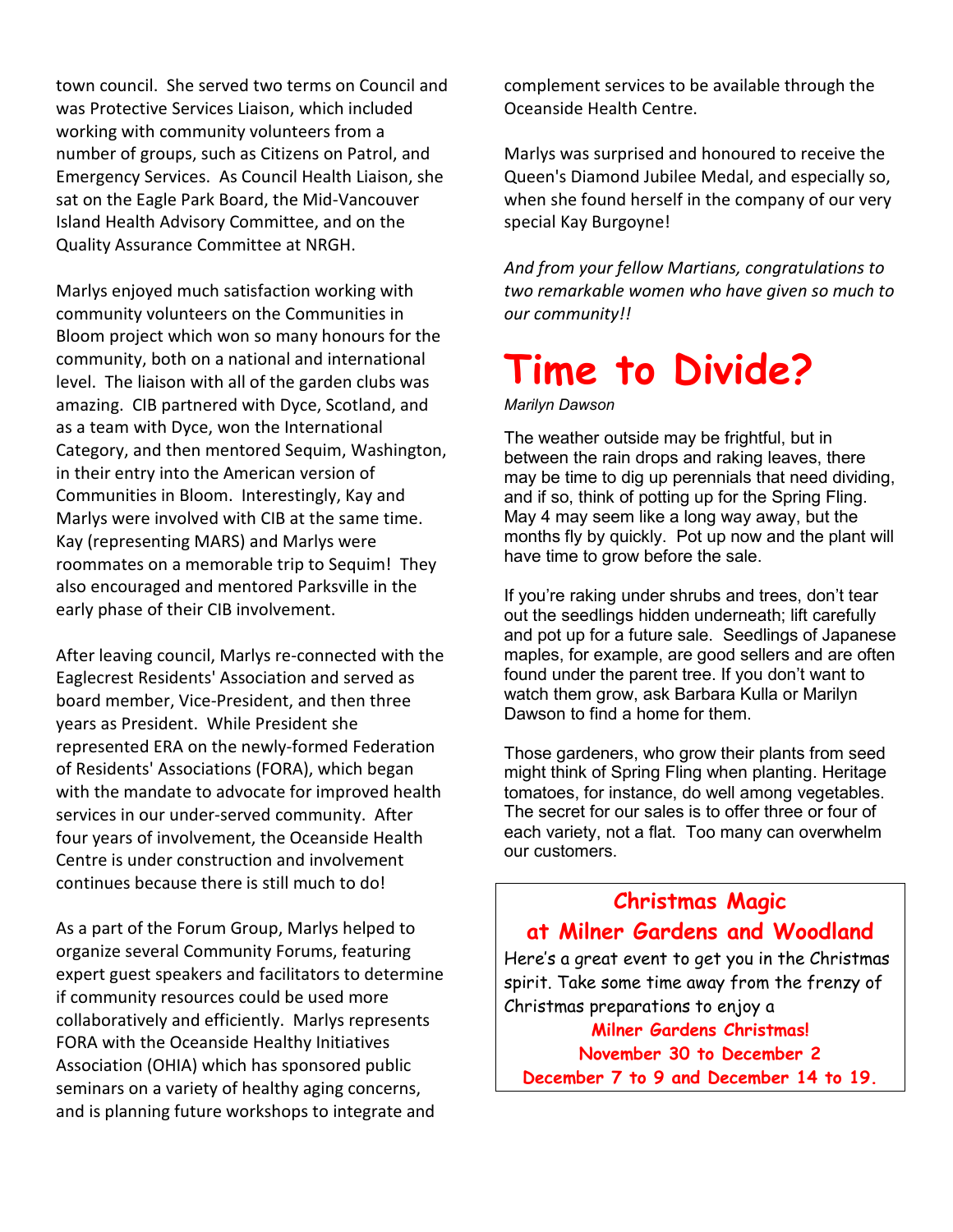#### **MOUNT ARROWSMITH GENERAL MEETING**

Wednesday, November 14, 2012 Held at the Civic Centre in Qualicum Beach at 7:30 pm

Minutes of the last meeting were approved as published in the Rhodovine. **GUESTS:** Mildred Siegel, Valerie Melanson, Carol Tidler, Karen Bennett, Kel Roberts

**REFRESHMENTS**: Provided by Ray Walker, Marnie Baird

**BUSINESS ARISING**: 1. Tony reminded members that he is only acting president and that we still need a leader. 2. As membership chair, Tony encouraged everyone to renew before the Dec. 1 deadline. Failure to do so would miss delivery of the Journal. His next membership report will be in January.

3. Marilyn Dawson and Tony went to Victoria to the planning meeting of the 2015 spring convention which will be held in Sidney, BC. While Victoria RS is doing the bulk of the work, all chapters in District One are asked to participate. The initial documents are in a red binder in the library for members to look at but not take out. 4. Linda Derkach, acting chair of the garden tour committee, is still looking for gardens although the tour is starting to take shape.

5. Tony reminded the members that besides a president we also need a chair for the Garden Tour, both positions becoming empty when Ken Jones resigned.

**CORRESPONDENCE**: Online edition of the B.C. Council of Gardens November issue. Also Marilyn has Dates to Remember as a handout for members to take home. She also reminded members of Milner Gardens' Christmas Magic program which begins over three weekends from Nov. 30 to Dec. 19. John England has raffle tickets for Milner, with the grand prize being an iPad.

**CHRISTMAS PARTY**: Marilyn passed around a clipboard asking those attending the Christmas festivities to indicate the pot luck dish they will bring. Last year there were mostly appies, which meant the dessert table was very small. The party is on December 8 at Rotary Hall on Fern, the same venue as the past few years. Turkey and the trimmings are provided; ham and mashed potatoes are already assigned. She asked for a show of hands about the choice of gift exchange - the same as last year or something different? Terry Richmond said he had already bought a present and suggested we go with the crazy gift exchange. Everybody agreed.

**SPRING FLING**: Members who are doing fall cleanup were reminded to pot up a few plants when they are dividing perennials. Spring Fling is May 4, 2013 at the Community Hall in Qualicum Beach.

**ARS JOURNAL**: Glen Jamieson, ARS Journal Editor said there are still bugs to be worked out before the journal goes online, but it should be ready soon. He suggested an ideal gift for students was a \$10 membership which would provide online access to the journal. He also urged members to notify him or Laura Grant if they are not receiving the Journal.

**PROGRAM**: Ann DeBrincat reminded members that Brian Minter will be our featured speaker on January 9 in the West Hall. Guests are welcome; tickets will be \$5 at the door for non-members.

**WAYS AND MEANS**: Door Prize was *Rhododendron* 'Fantastica'; other prizes were *R*. 'Bob's Blue', *R*. 'Dreamland', *R*. 'Hachmann's Polaris' and *Carpinus japonica* (Japanese Hornbeam) donated by guest speaker Gordon Mackay. Winners were: Judy Wood, Tony Ansdell, Gillian Walker, Kathy Loyer and Linda Derkach.

**NEW BUSINESS**: Terry Richmond reported on the success of the 2012 ARS Conference in Nanaimo. Net profit was \$10,500 and 10 per cent of that goes to the ARS. After paying for the hall in the Coast Bastion for three days, the Plant Sale delivered a net profit of \$700 according to Terry. MARS members were responsible for organizing and handling the plant sale; they put a great deal of effort into the event. The silent auction was a big money maker, and a handsome cedar bowl carved in Port Alberni and contributed by MARS received one of the highest bids.

**PROGRAM**: Speaker for the evening was Gordon Mackay, proprietor of Alba Plants, a horticulture instructor and a regular participant at our Truss Show in the spring. His topic for the evening was "Companion Plants for Rhododendrons" and his presentation covered a wide range of plants that work well with rhododendrons. There were many that were familiar, and many that were not so well known among the photos of his homeland in Scotland and elsewhere. Some plants of interest included gentian, *Epimedium* 'Suzuka', *Hosta* 'June' and the little conifer *Abies koreana* 'Ice Breaker' for its frosty appearance. There were also plants for sale.

Meeting adjourned: 9:25 pm Page 5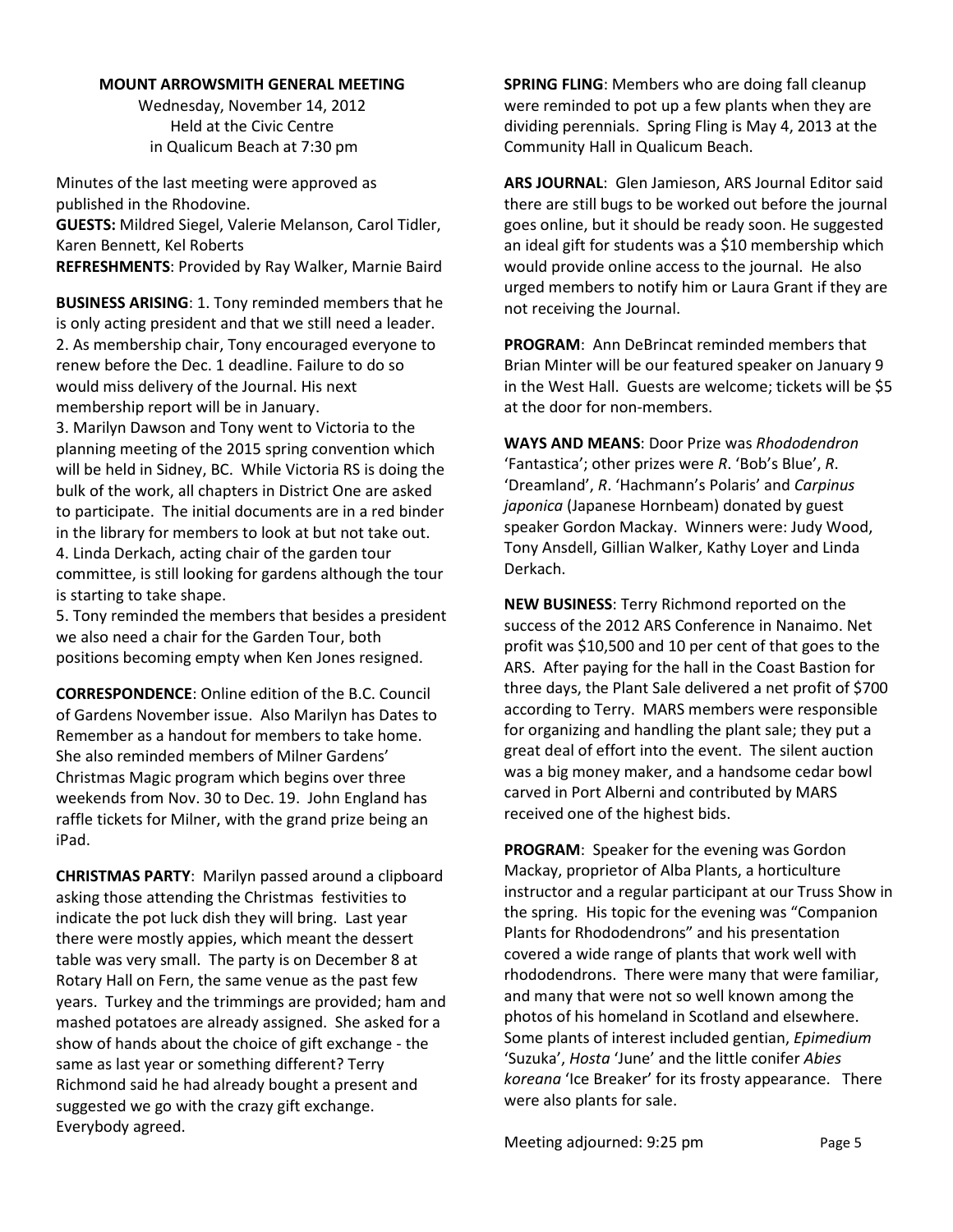# **Coming Soon: A New Rhododendron**

#### By Marilyn Dawson



The Victoria chapter is getting off to a flying start with its planning for the 2015 ARS Spring Convention, which also happens to be the 70th ARS Anniversary.

To mark the occasion Jim Barlup has donated one of his creations, Rhododendron 'Champagne Lace'. Erica Enterprises in Pitt Meadows now has the cuttings and will grow them exclusively for the convention.

A great coup for Victoria and the rest of the District One chapters because this convention is district-wide!

# **'Tis the Season**

#### Marilyn Dawson

Plans for the annual MARS Christmas party are shaping up; the turkey and ham are ordered, and at the November general meeting those in attendance indicated their choice of pot luck to bring and with a show of hands approved the silly Christmas Gift exchange again.

So here are the details:

**Rotary Hall Corner of Fern and Beach, QB Saturday, December 8 at 5:30 pm** 

 You bring your appetite, the potluck dish that you indicated at the last meeting (potatoes are already assigned) and drink of choice. Tea and coffee will be available. The hall is totally equipped. No need to bring utensils or plates.

But do bring something for the Food Bank. Every year MARS donates at Christmas to the Salvation Army Food Bank; door prize funds usually go to the SOS.

There will be several items in the draw, the grand prize being a large Rhododendron decorum. For the gift exchange, bring an inexpensive gift, wrapped beautifully, or outrageously. Then watch as members select a gift from the table or from someone who has already chosen. You never know what you will end up with at the end of the evening. There's always lots of laughter.

The evening will end with carol singing; there's no need to rush home. Last year eager beavers were folding tables and chairs while others were enjoying the carols. This year we'll clear the tables because the dishes have to be clean before we leave, but please leave the tables and chairs in place until the last carol is sung. It takes very little time to fold tables, move chairs and do a quick sweep.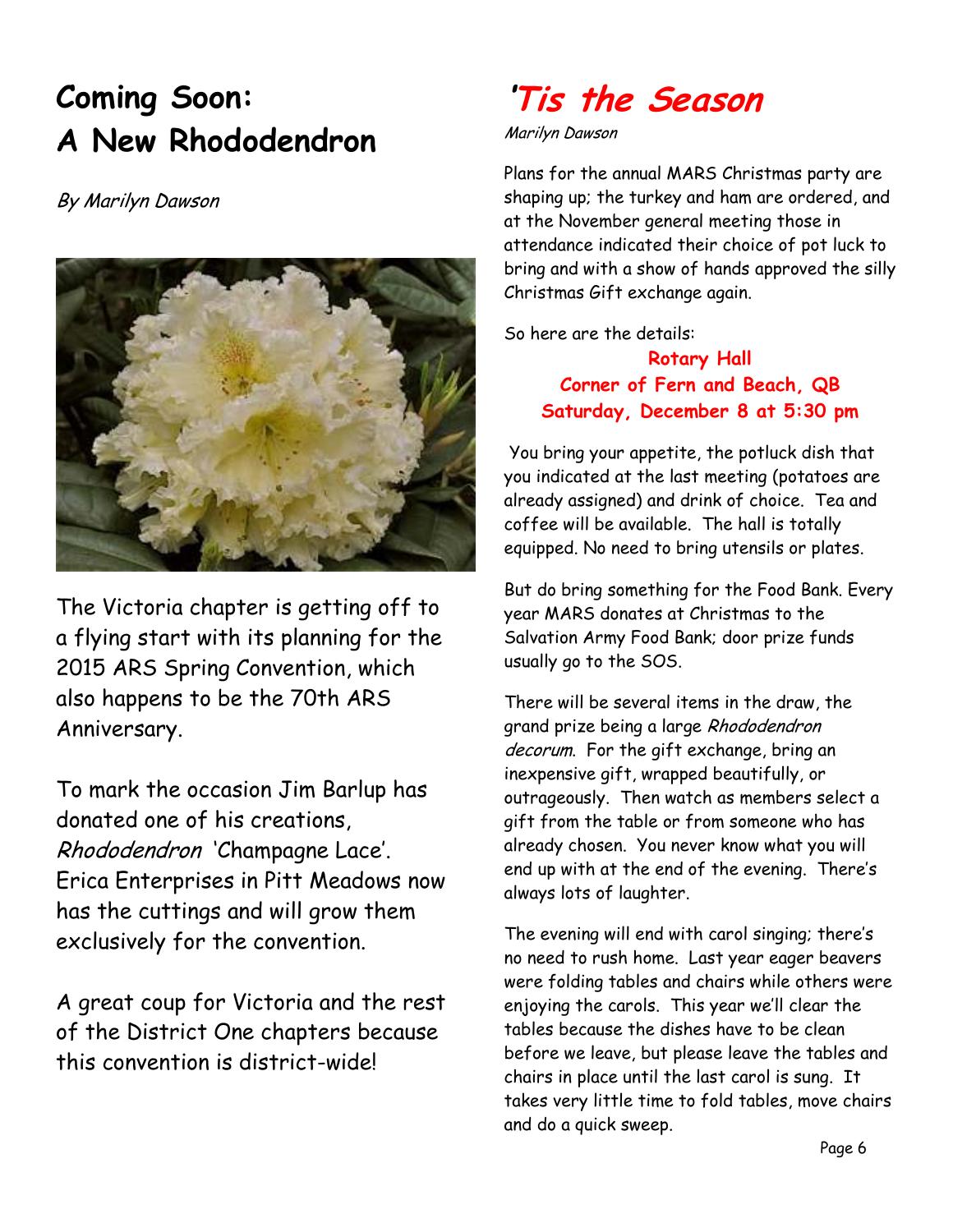# **Notes from South Africa**

Text and Photos by Joan Rich



In October, while folk here were starting to put their gardens to bed, we toured the lush botanic garden of Makaranga Garden Lodge which had these gorgeous vireyas on display.



The Lodge is in the sub-tropical village of Kloof, 25 km from Durban in Kwa-Zulu Natal, South Africa.



There was an impressive variety of both indigenous and exotic trees. Eighteen ponds, many beautiful statues in stone, bronze and marble and an authentic Japanese garden graced the grounds.



Unfortunately, there were no names attached to the rhododendrons, but that did not impede our enjoyment of these gorgeous blooms!